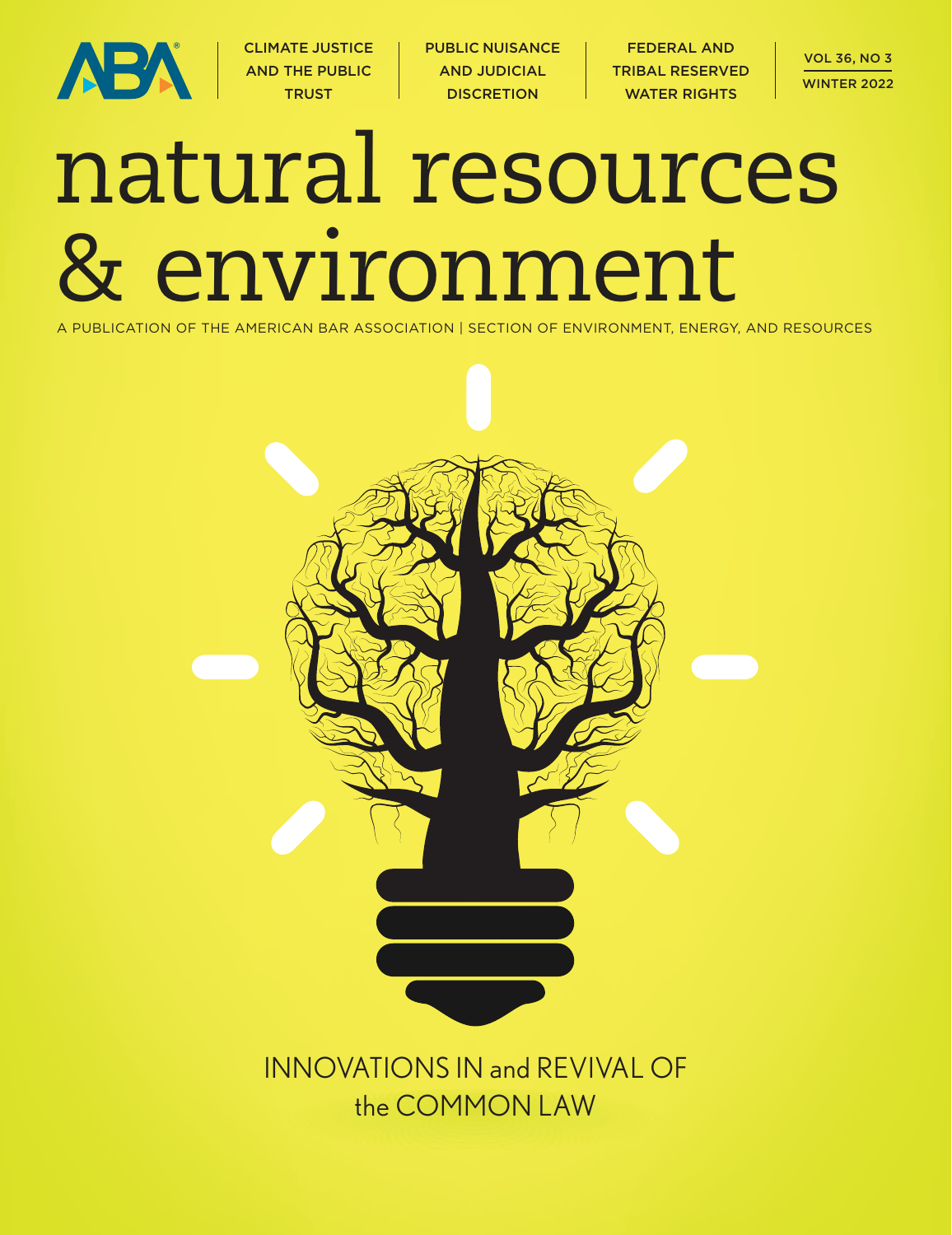## Is CERCLA Joint Liability Still Appropriate in the Era of the Third Restatement?

By Larry Schnapf

**C** ourts have long recognized that the Comprehensive Environmental Response, Compensation, and Liability Act (CERCLA) allows, but does not require, imposing joint and several liability on potentially responsible parties (PRPs) in section 107 cost recovery actions. 42 U.S.C. § 9607. The express language of CERCLA does not address joint liability. Early drafts of CERCLA contained a reference to joint and several liability, but this language was deleted in a last-minute amendment. The bill sponsors said courts should determine the scope of liability using "traditional and evolving principles of common law" to avoid harsh results that might come from imposing joint liability in inappropriate circumstances. 126 Cong. Rec. 30,935 (1980) (emphasis added).

Because it reflected the common law at the time of CER-CLA's enactment, courts turned to the Restatement (Second) of Torts (Second Restatement) to determine when to hold PRPs jointly liable. Under the Second Restatement, defendants will be jointly and severally liable when their tortious conduct is the legal cause of a single, indivisible harm that is not reasonably capable of apportionment. See Restatement (Second) of Torts §§ 433A, 875, 881 (Am. L. Inst.).

Defendants have the burden to establish that their harm is "divisible." In CERCLA parlance, the process of determining if harm is divisible is known as "apportionment." This occurs in the liability phase of a case and is a question of law based on principals of causation. In contrast, "allocation" occurs during the damages phase when the liability of responsible parties is calculated using equitable factors that a court finds appropriate.

Courts employ a two-step apportionment process. First, a defendant has to establish that a harm is theoretically capable of apportionment. Then, the defendant has to establish a factual basis to show that there is a reasonable basis for apportionment.

Avoiding joint liability has proved to be largely a quixotic effort. One study found that defendants were successful in only four out of 160 cases since the seminal Chem-Dyne decision in 1983 (discussed below) through the 2009 Supreme Court opinion in Burlington Northern & Santa Fe Ry. v. United States, 556 U.S. 599 (2009) (Burlington). Martha L. Judy, Coming Full CERCLA: Why Burlington Northern Is Not the Sword of Damocles for Joint and Several Liability, 44 New Eng. L. Rev. 249, 283, 283 n.17 (2010).

The Restatement (Third) of Torts, Apportionment of Liability (Third Restatement) was published in 2000 and reflects a dramatic trend away from joint and several liability. The underlying policy of the Third Restatement is that no party should be liable for harm it did not cause and that courts should only apply joint liability as a last resort. It calls for a lower burden of proof to demonstrate divisibility. When referencing the level of proof required to establish divisibility, the Third Restatement only requires that there be a "reasonable basis" to apportion harm.

Yet, federal courts have continued to rely on the Second Restatement for evaluating CERCLA divisibility claims. This article argues it is time for the courts to instead begin applying the Third Restatement for apportionment.

#### A Brief Review of Joint Liability

Originally, courts imposed joint liability only when defendants acted in concert to impose liability for the entire harm. William L. Prosser, Joint Torts and Several Liability, 25 Cal. L. Rev. 413, 415 (1937). Later, courts expanded the concept of joint liability to circumstances where multiple defendants acting independently combined to cause a single, indivisible injury. When Congress enacted CERCLA, the law on joint liability was undergoing a transformation. One might even suggest that the trend towards joint liability was at its peak.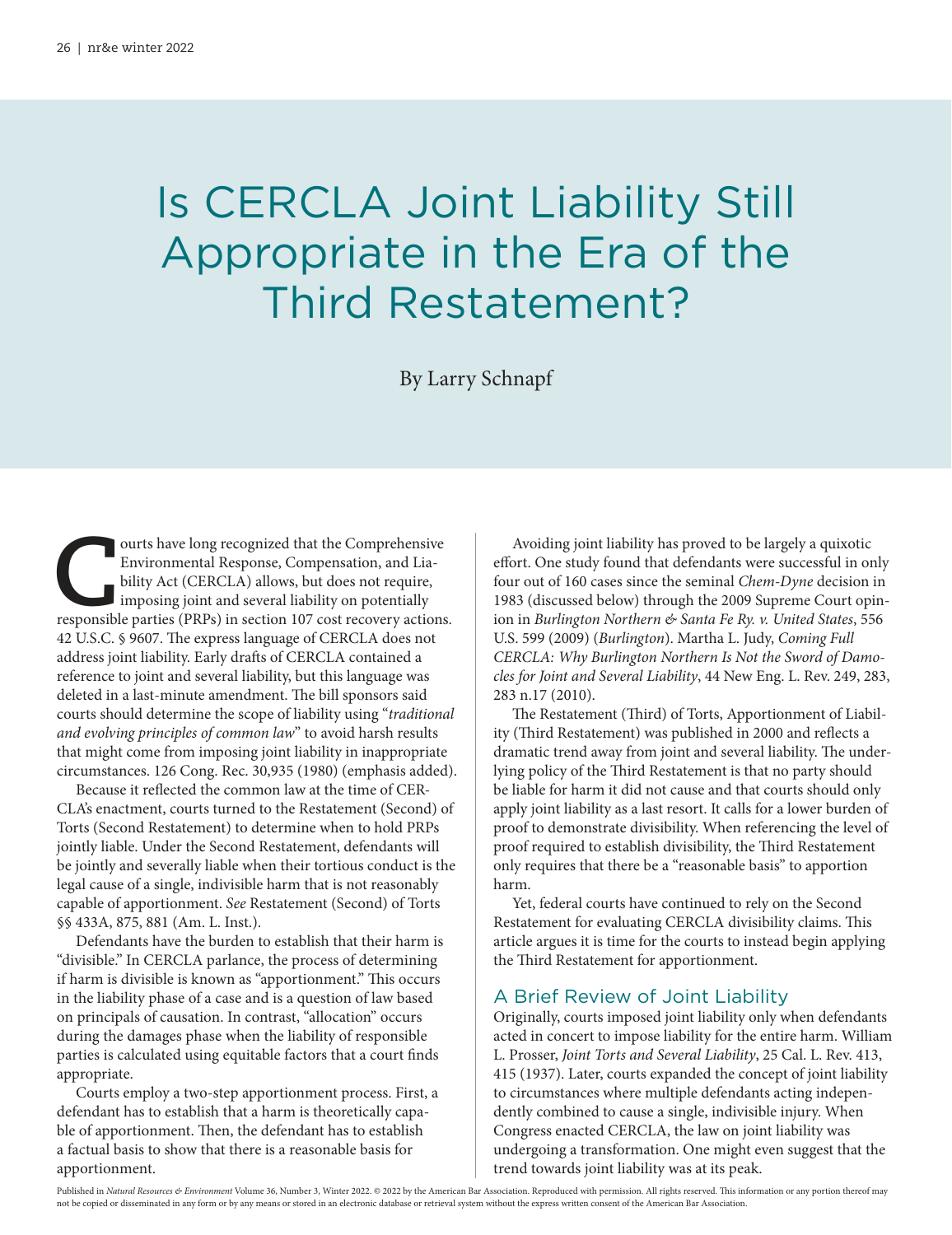For the first half of the twentieth century, courts generally refused to impose joint liability on multiple wrongdoers acting independently to create pollution. This majority rule was reflected in section 881 of the First Restatement, which mandated apportionment in nuisance cases like pollution. Restatement of Torts § 881 (Am. L. Inst.). Interestingly, this rule applied "whether or not there has been a physical or chemical union of materials and whether or not fumes or polluted matter sent out by the defendant have united with those sent out by others." Id. at cmt. a.

A series of midcentury environmental cases rejected this interpretation, instead imposing joint liability on parties who independently discharged pollutants from their plants that resulted in environmental damage that could not be apportioned to a reasonable certainty. Under such circumstances, these courts concluded it would be manifestly unfair to impose on the injured party a virtually impossible burden of proving the specific shares of harm done by each defendant. See Velsicol Chem. Corp. v. Rowe, 543 S.W.2d 337 (Tenn. 1976); Michie v. Great Lakes Steel Div., Nat'l Steel Corp., 495 F.2d 213 (6th Cir. 1974); Landers v. E. Texas Salt Water Disposal Co., 151 Tex. 251 (1950). The Second Restatement reflected this growing adoption of joint liability. Among the key changes was section 881, which eliminated proportional liability for nuisance situations. Restatement (Second) of Torts § 881. Section 875 also provided for joint liability where two or more persons cause a single and indivisible harm. Id. § 875.

Under new section 433A of the Second Restatement, apportionment for a single harm was appropriate only if there were multiple causes. However, the illustrations still seemed to suggest private nuisances like stream pollution represented examples of divisible harm that could be apportioned based on the volume of pollutants discharged. Id. § 433A cmt. d (Am. L. Inst.). In Illustration 5 to this comment, two factories that negligently discharged oil to a stream are proportionally liable based on the volume discharged by each. Id. at illus.5. However, comment h to section 433A provided that "justice" may require imposing joint liability if one of the tortfeasors is absent or insolvent even though apportionment is otherwise entirely feasible and reasonable under subsection 433A(1)(b). Id. § 433A cmt. h. Moreover, comment i cautioned against making "arbitrary" apportionments. Id. § 433A cmt. i.

New section 433B also established a new rule governing the burden of proof, providing that defendants had the burden to establish that the harm was divisible and capable of apportionment. Id. § 433B. Interestingly, comment e gives the example of 100 factories that each causes a small but incalculable amount of pollution to a stream where a small contributor could be potentially liable for the entire harm. However, this pre-CERCLA comment went on to note that "[s]uch cases have not arisen, possibly because in such cases some evidence limiting the liability always has been in fact available." Id. § 433B cmt. e.

#### Pre-*Burlington* Case Law

The first court to hold that multiple defendants could be held jointly liable under CERCLA was United States v. Chem-Dyne Corp., 572 F. Supp. 802 (1983). This case involved a

waste disposal site with 289 PRPs. Twenty-four of the defendants asked the court to rule that they were not jointly liable. After reviewing the legislative history, the court concluded that Congress did not reject joint liability when it deleted the phrase from the proposed statute, and that applying Second Restatement principles would advance the legislative goals of CERCLA.

The federal courts quickly embraced Chem-Dyne, creating a strong presumption for joint liability and imposing very stringent standards for proving divisibility. An example was Centerier Serv. Co. v. Acme Scrap Iron & Metal Corp., 153 F.3d 344, 348 (6th Cir. 1998), where the Sixth Circuit said that "rarely if ever will a PRP be able to demonstrate divisibility of harm, and therefore joint and several liability is the norm." Perhaps this attitude towards divisibility was best reflected in United States v. Township of Brighton, 153 F.3d 307 (6th Cir. 1998), where the court said, "courts should not settle on a compromise amount that they think best approximates the relative responsibility of the parties. Rather, if they are in doubt, they should impose joint and several liability."

The first crack in the strong presumption of joint liability appeared in two generator cases involving Alcan Aluminum in the early 1990s. The Second and Third Circuits rejected the government's argument that contamination was per se indivisible merely because it was commingled, and remanded the cases back to the district courts to allow the defendant an opportunity to show that the harm was reasonably capable of apportionment. United States v. Alcan Aluminum Corp., 964 F.2d 252, 255 (3d Cir. 1992); United States v. Alcan Aluminum Corp., 990 F.2d 711 (2d Cir. 1993).

> The first court to hold that multiple defendants could be held jointly liable under CERCLA was *United States v. Chem-Dyne Corporation*.

The first circuit court to find a reasonable basis to apportion liability was In re Bell Petroleum, 3 F.3d 889 (5th Cir 1993). This case involved a single site with three successive operators of a chrome-plating plant that released chromium into the local water supply. The court said that the facts of this case were analogous to the illustrations in the Second Restatement comments about pollution of a stream by two or more factories because there was only one hazardous substance and no synergistic effects. The court said it was reasonable to assume that the respective harm done by each of the defendants was proportional to the volume of chromium-contaminated water discharged by each defendant. Thus, the court remanded the matter to the district court for apportionment. A handful of courts followed Bell Petroleum in single-property,

Published in Natural Resources & Environment Volume 36, Number 3, Winter 2022. © 2022 by the American Bar Association. Reproduced with permission. All rights reserved. This information or any portion thereof may not be copied or disseminated in any form or by any means or stored in an electronic database or retrieval system without the express written consent of the American Bar Association.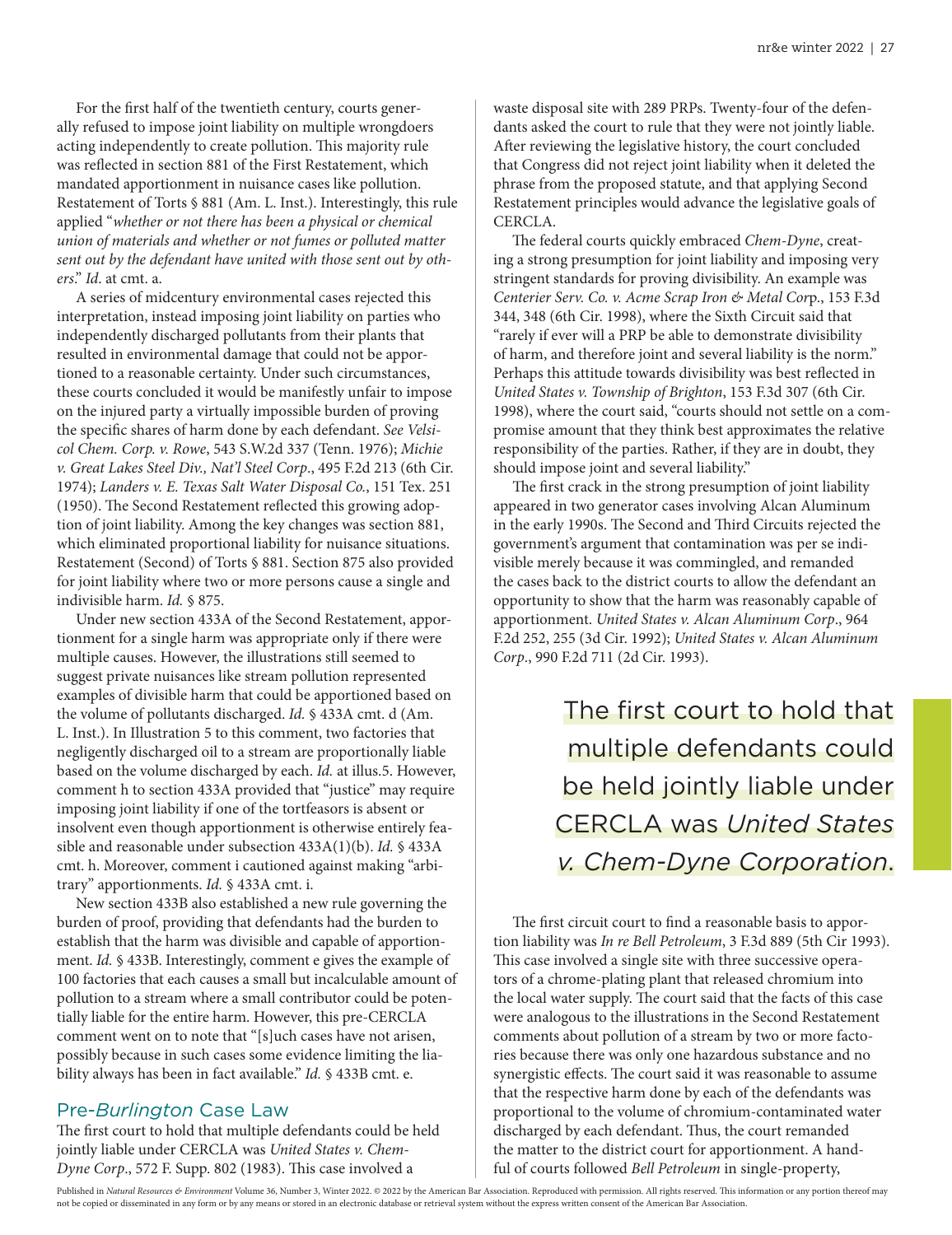single-contaminant cases. See United States v. Broderick Inv. Co., 862 F. Supp. 272 (D. Colo. 1994) (wood treatment facility with two distinct groundwater plumes); Kamb v. U.S. Coast Guard, 869 F. Supp. 793 (N.D. Cal. 1994) (trap/skeet range and firing range with discrete areas of lead contamination); Dent v. Beazer Materials & Servs., Inc., 156 F.3d 523 (4th Cir. 1998) (wood treatment facility with discrete areas of lead and creosote contamination); Memphis Zane May Assocs. v. IBC Mfg. Co., 952 F. Supp. 541 (W.D. Tenn. 1996) (reasonable basis estimate to "fairly apportion liability" among the defendants for petroleum contamination).

### The U.S. Supreme Court took up the CERCLA divisibility issue for the first time in *Burlington Northern & Santa Fe Railway v. United States*.

United States v. Hercules, Inc., 247 F.3d 706 (8th Cir. 2001), involved a facility used to manufacture munitions and a variety of herbicides, including dioxin. Defendant Uniroyal sought apportionment of its arranger liability based on volume. The court said Uniroyal had not produced sufficient evidence on waste production and had not discussed the relative toxicity, migratory potential, or synergistic effects of the commingled hazardous substances at the site. However, the court reversed summary judgment against defendant Hercules, saying the district court had misapplied the Second Restatement test. The court said the proper test was whether there was a "reasonable basis" for apportionment, and that Hercules should have the opportunity to prove divisibility of single harms based on volumetric, chronological, or other types of evidence. Id. at 719.

In Coeur d'Alene Tribe v. Asarco Inc., 280 F. Supp. 2d 1094 (D. Idaho 2003), the harm arose from mine tailings. Both sides agreed that a "reasonable basis" for apportionment was the amount of mining waste discharged into the waterways. The court acknowledged that volumetric calculations were not a "perfect" divisibility methodology because the exact percentages of lead, cadmium, and zinc in the tailings from each mill differed slightly based on the type of metal being extracted in the milling process. However, the court said the defendants' milling operations were similar enough to allow divisibility based on the volume of tailings generated.

#### *Burlington* Lowers the Evidentiary Bar for Apportionment

The U.S. Supreme Court took up the CERCLA divisibility issue for the first time in Burlington Northern & Santa Fe Ry. v. United States, 556 U.S. at 617 n.9. Because the parties agreed that the harm was theoretically capable of being divided, the Supreme Court only had to consider the second divisibility step—whether a reasonable factual basis for an apportionment existed.

This case involved a single site where Brown & Bryant, Inc. (B&B) operated an agricultural chemical distribution business. Shell Oil Company delivered pesticides and other chemical products by rail. During product transfers, spills occurred. Following a bench trial, the district court concluded the site contamination created a single harm, but the harm was divisible and capable of apportionment. The court found that the primary source of contamination was an unlined sump and an unlined pond distant from the railroads' parcel, and that the spills that occurred on the railroad parcels contributed no more than 10% of the total site contamination, some of which did not require remediation. The district court apportioned the railroads' liability at 9% based on the percentage of the area owned by the railroads, the duration of B&B's business divided by the term of the railroads' lease, and a finding that two of the hazardous substances spilled on the leased parcel were responsible for roughly two-thirds of the overall site contamination. The 9% figure included a 50% margin of error.

The Ninth Circuit suggested that the Second Restatement was a somewhat poor fit and required slight modifications because of CERCLA's strict liability framework, and because "harm" included both the contamination and the cost of remediation. United States v. Burlington N. & Santa Fe Ry. Co., 520 F.3d 918, 936 (9th Cir. 2008). Reflecting the hostility that courts have exhibited towards divisibility, the Ninth Circuit said the lower court erred in its approach to apportionment, saying:

CERCLA is not a statute concerned with allocation of fault. Instead, CERCLA seeks to distribute economic burdens. Joint and several liability, even for PRPs with a minor connection to the contaminated facility, is the norm, designed to assure, as far as possible, that some entity with connection to the contamination picks up the tab. Apportionment is the exception, available only in those circumstances in which adequate records were kept and the harm is meaningfully divisible.

#### Id. at 945–46.

The appellants briefed and discussed the Third Restatement during oral argument before the Supreme Court. The governments' response, in part, was that the Second Restatement should apply because it was contemporaneous with CERCLA. Justice Steven's majority opinion acknowledged that "traditional and evolving principles of common law" control the scope of CERCLA liability. However, he ignored the Third Restatement, writing that "[t]he universal starting point for divisibility of harm analyses in CERCLA cases" was the Second Restatement § 433A.

Maybe the Third Restatement briefing in the case was not for naught, however, because Justice Stevens then essentially applied the relaxed apportionment evidentiary burden favored by the Third Restatement. He found that the record provided a reasonable basis for the district court's apportionment and was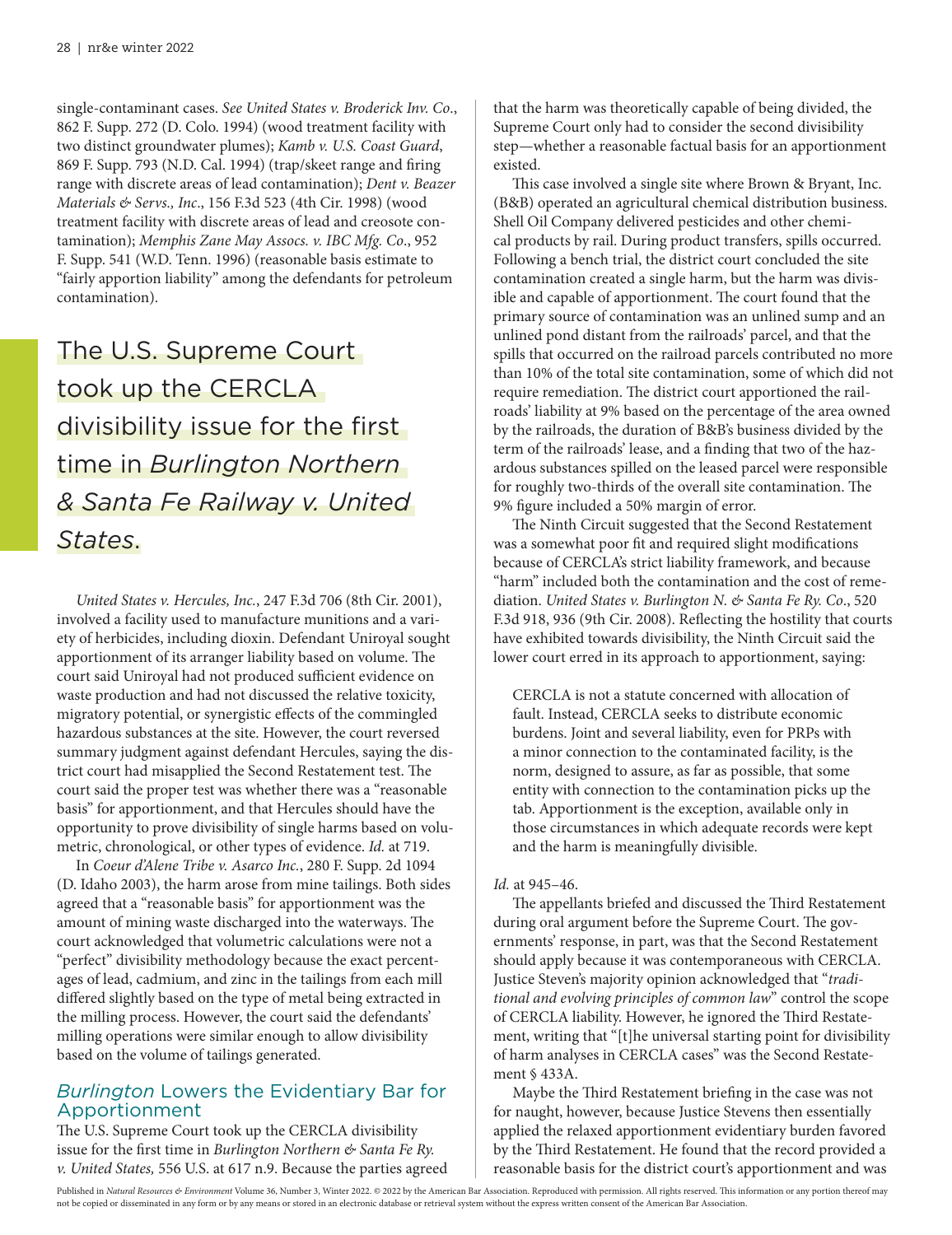consistent with the apportionment principals of the Second Restatement. Was he perhaps suggesting that the common law had "evolved" to using the "rough justice" approach of the Third Restatement?

#### Post-*Burlington* Divisibility Cases

Some commentators thought that Burlington would lead to the demise of joint liability. See Aaron Gershonowitz, The End of Joint and Several Liability in Superfund Litigation: From Chem-Dyne to Burlington Northern, 50 Duq. L. Rev. 83, 83–85 (2012). One court seemed to agree, stating that Burlington was a "watershed apportionment case" that "significantly eases the burden" for defendants seeking to avoid joint liability and allowed courts "more leeway" when deciding if the harm was capable of being apportioned. Appleton Papers Inc. v. George A. Whiting Paper Co., 2009 U.S. Dist. LEXIS 111648 (E.D. Wis. Nov. 18, 2009). Another court found the meaning of Burlington was "hotly debated" and opted to hear apportionment arguments at trial. Evansville Greenway & Remediation Trust v. S. Ind. Gas & Elec. Co., 661 F. Supp. 2d 989, 1012 (S.D. Ind. 2009).

On the other hand, the court denied a motion for reconsideration of a 2002 opinion in United States v. Iron Mountain Mines, Inc., 2010 U.S. Dist. LEXIS 44331 (E.D. Cal. May 5, 2010), finding that Burlington did not now mandate that district courts must apportion harm but simply applied existing law to resolve a factual question of whether the record supported apportionment. Yet another court interpreted Burlington as authorizing courts to apportion liability sua sponte. Reichhold, Inc. v. U.S. Metals Ref. Co., 655 F. Supp. 2d 400 (D.N.J. 2009). The trial occurred before the Supreme Court ruling in Burlington, but the court apportioned liability, concluding that the metals contamination in question consisted of distinct harms based on historical operations.

But these cases are outliers. The majority of post-Burlington cases have continued to be reluctant to apportion liability even in private cost recovery actions involving single sites and one or two contaminants. A 2018 survey found that only two of 33 opinions involving apportionment found a reasonable basis to apportion harm. Joshua M. Greenberg, Superfund and Tort Common Law: Why Courts Should Adopt a Contemporary Analytical Framework for Divisibility of Harm, 103 Minn. L. Rev. 999 (2018). The author's own review of post-2018 publicly available decisions found no change in this pattern.

Two river sediment decisions reflect the confusion that defendants and courts encounter in determining what exactly is the harm that is to be apportioned. In Pakootas v. Teck Cominco Metals, Ltd., 868 F. Supp. 2d 1106 (E.D. Wash. 2012), the plaintiff tribes and State of Washington sought cost recovery and natural resource damages from the defendant for remediation of slag that it allegedly disposed in the Upper Columbia River (UCR). Defendant Teck sought apportionment based on the amount of six metals leaching from slag attributed to its operations. Teck reasoned that sediment contamination was divisible as a matter of law, pointing to illustration 5 in Restatement (Second) § 433A cmt. d.

The court disagreed, saying it was not bound by the "private nuisance" example in illustration 5 and found that illustrations

14 and 15 were more representative of the UCR contamination. These illustrations involve two companies that both discharged oil into a stream. In illustration 14, the floating oil is ignited by an unknown source and a barn owned by property owner C is burned down. In illustration 15, C's cattle drink the oily water and die. In both cases, C may recover judgment for the full amount of its damages against either company or both of them.

Turning to the nature of the harm, the court held that the harm was the cost of remediating all the contamination in the UCR, not simply the six metals. It said that what distinguished Burlington from this case was that there was no evidence that the volume of slag was truly proportional to the harm, particularly because Teck's experts failed to address possible synergistic effects of commingled contaminants of various types. Thus, Teck had not presented the requisite evidence that the harm at the UCR site was "theoretically capable of apportionment" and had not presented a reasonable factual basis to apportion liability.

United States v. NCR Corp., 688 F.3d 833 (7th Cir. 2012), involved a series of decisions about polychlorinated biphenyl (PCB) contamination involving the Fox River Superfund site in Wisconsin, where the notion of the harm seemed to shift as much as the PCB-contaminated sediments. The case is also notable because the court expressly declined to follow the Third Restatement. After two trips to the Seventh Circuit, NCR appeared to have won a divisibility apportionment of 28% based on its volume of PCBs discharged to the river. However, the government filed a motion for reconsideration on grounds that NCR's expert's report was unreliable, and the district court reversed itself, holding NCR jointly and severally liable. United States v. NCR Corp., 107 F. Supp. 3d 950 (2015).

> The majority of post-*Burlington* cases have continued to be reluctant to apportion liability—even in private cost recovery actions involving single sites and one or two contaminants.

Note that the American Tort Reform Association had filed an amicus brief urging the Seventh Circuit to follow the Third Restatement rules on apportionment. However, the appeals court dismissed this argument in a footnote, suggesting that this was a policy question better left for Congress. NCR Corp., 688 F.3d at 838 n.1. The court also said it was bound by Burlington to apply the Second Restatement.